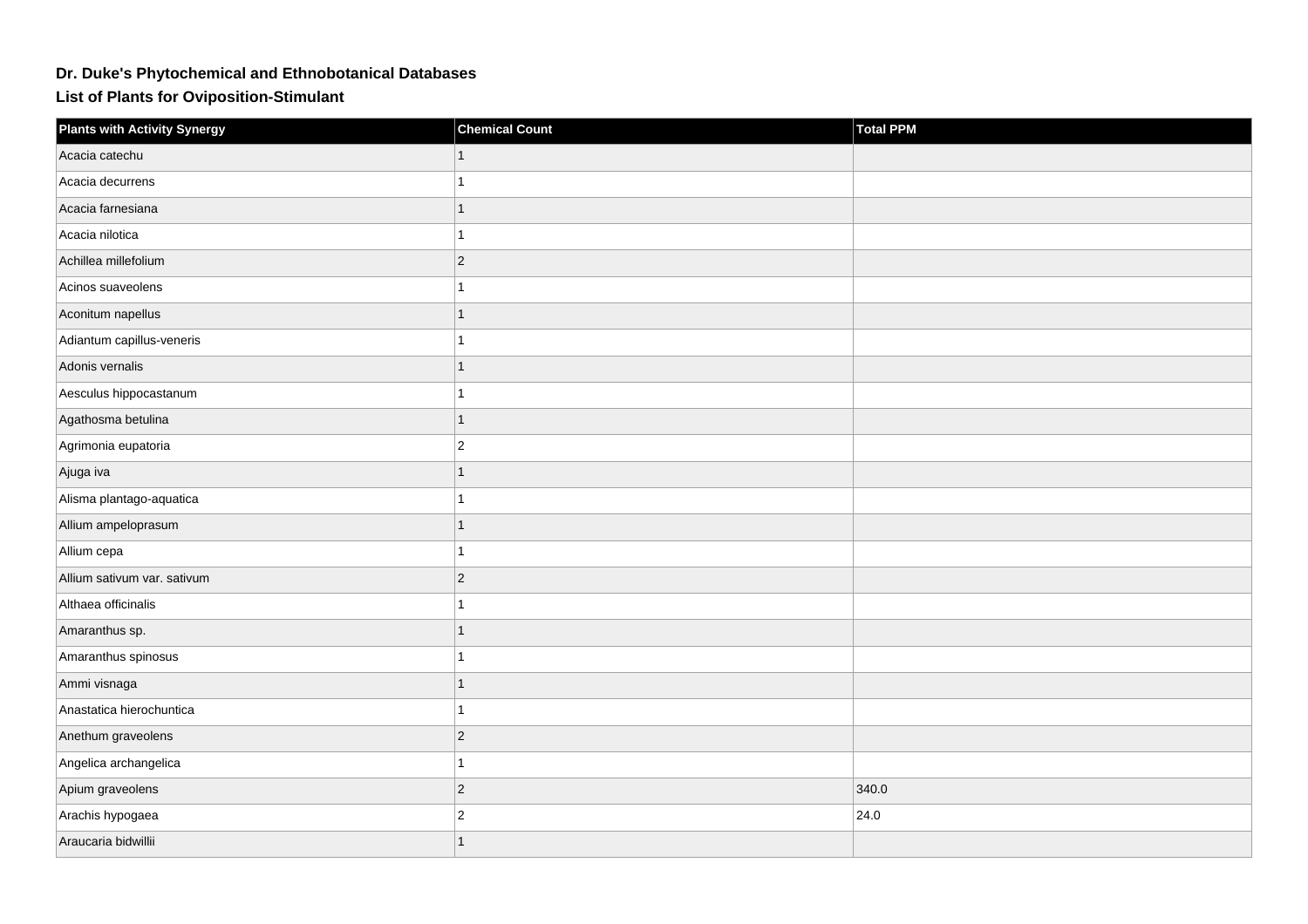| <b>Plants with Activity Synergy</b> | <b>Chemical Count</b> | Total PPM |
|-------------------------------------|-----------------------|-----------|
| Arctium lappa                       |                       |           |
| Arnica montana                      | 1                     |           |
| Artemisia abrotanum                 | $\overline{2}$        |           |
| Artemisia absinthium                | $\overline{2}$        |           |
| Artemisia dracunculus               | $\overline{2}$        | 1120.0    |
| Artemisia herba-alba                |                       |           |
| Artemisia vulgaris                  |                       |           |
| Aspalathus linearis                 | 1                     |           |
| Asparagus officinalis               |                       |           |
| Astragalus membranaceus             | 1                     |           |
| Azadirachta indica                  |                       |           |
| Ballota nigra                       | $\overline{2}$        |           |
| Berberis vulgaris                   | $\overline{2}$        |           |
| Beta vulgaris                       | 1                     |           |
| Boehmeria nivea                     |                       |           |
| Brassica nigra                      | 1                     |           |
| Brassica oleracea var. botrytis I.  | $\overline{2}$        |           |
| Brassica oleracea var. capitata I.  |                       |           |
| Brassica oleracea var. gemmifera    |                       | 40.0      |
| Brassica oleracea var. italica      | $\overline{2}$        |           |
| Caesalpinia pulcherrima             |                       |           |
| Calendula officinalis               | $\overline{c}$        |           |
| Camellia sinensis                   | $\overline{2}$        | 2780.0    |
| Capparis spinosa                    |                       |           |
| Capsella bursa-pastoris             | 1                     |           |
| Capsicum annuum                     | $\overline{c}$        |           |
| Capsicum frutescens                 | $\overline{2}$        |           |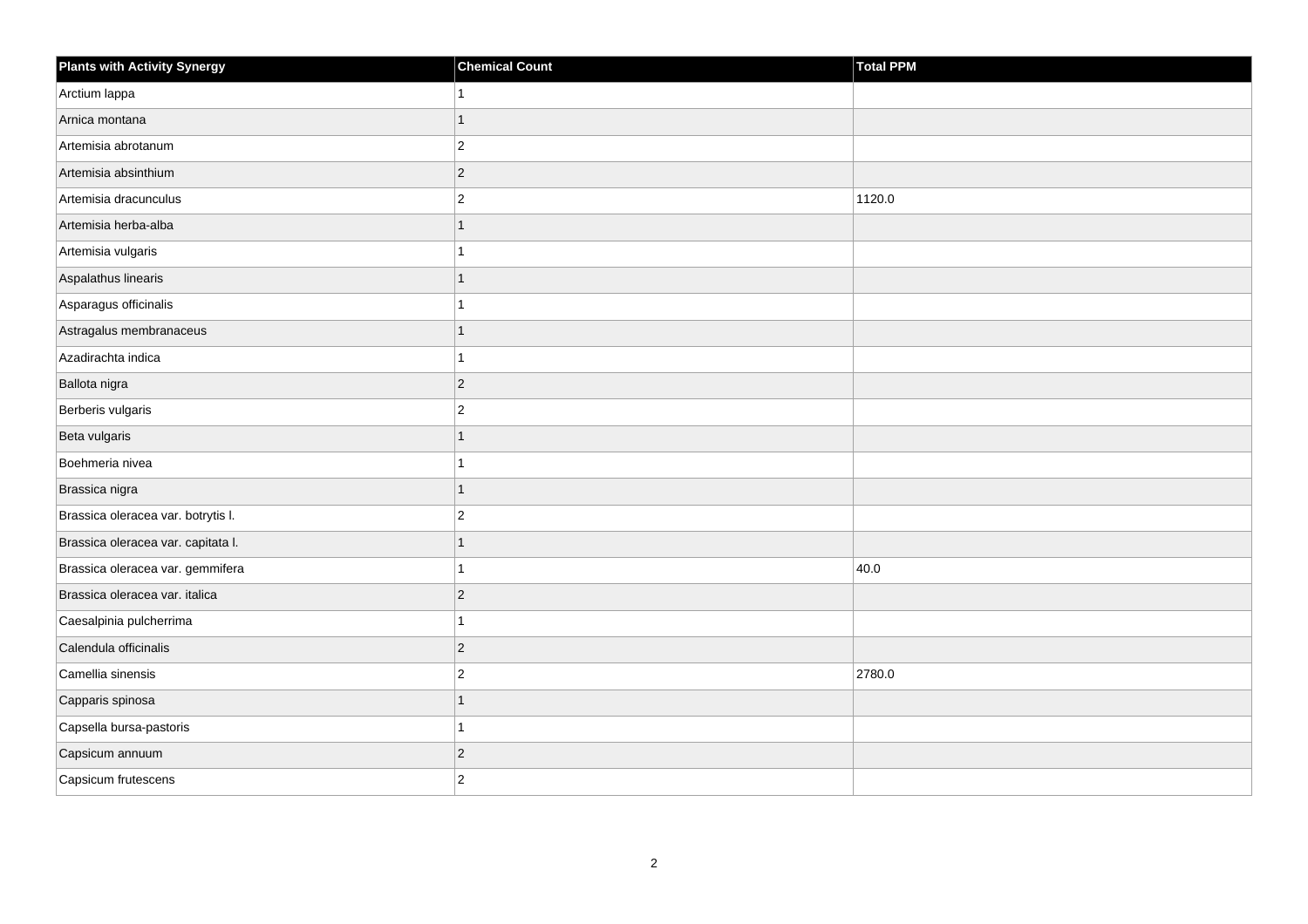| <b>Plants with Activity Synergy</b> | <b>Chemical Count</b> | Total PPM     |
|-------------------------------------|-----------------------|---------------|
| Centaurea calcitrapa                | $\mathbf{1}$          |               |
| Centaurea cyanus                    |                       |               |
| Chamaemelum nobile                  | $\mathbf{1}$          |               |
| Cichorium intybus                   | $\overline{2}$        |               |
| Cinchona pubescens                  | 1                     |               |
| Citrullus colocynthis               | 1                     |               |
| Citrullus lanatus                   | 1                     |               |
| Citrus aurantium                    | 1                     |               |
| Citrus limon                        | $\overline{4}$        | $ 4.0\rangle$ |
| Citrus paradisi                     | $ 2\rangle$           | 227717.0      |
| Citrus reticulata                   | $\overline{c}$        |               |
| Citrus sinensis                     | 3                     | 30200.0       |
| Citrus spp                          | 1                     |               |
| Clematis vitalba                    | 1                     |               |
| Cnicus benedictus                   | 1                     |               |
| Coffea arabica                      | 1                     | 180000.0      |
| Conium maculatum                    | 1                     |               |
| Convallaria majalis                 | $\overline{2}$        |               |
| Corchorus olitorius                 | 1                     |               |
| Coriandrum sativum                  | $\overline{2}$        | 640.0         |
| Cornus mas                          | 1                     |               |
| Crataegus cuneata                   | 1                     |               |
| Crataegus laevigata                 | $ 2\rangle$           |               |
| Crataegus monogyna                  | 3                     |               |
| Crataegus pentagyna                 | $ 2\rangle$           |               |
| Crataegus rhipidophylla             | $\boldsymbol{2}$      |               |
| Cucumis melo                        | 1                     |               |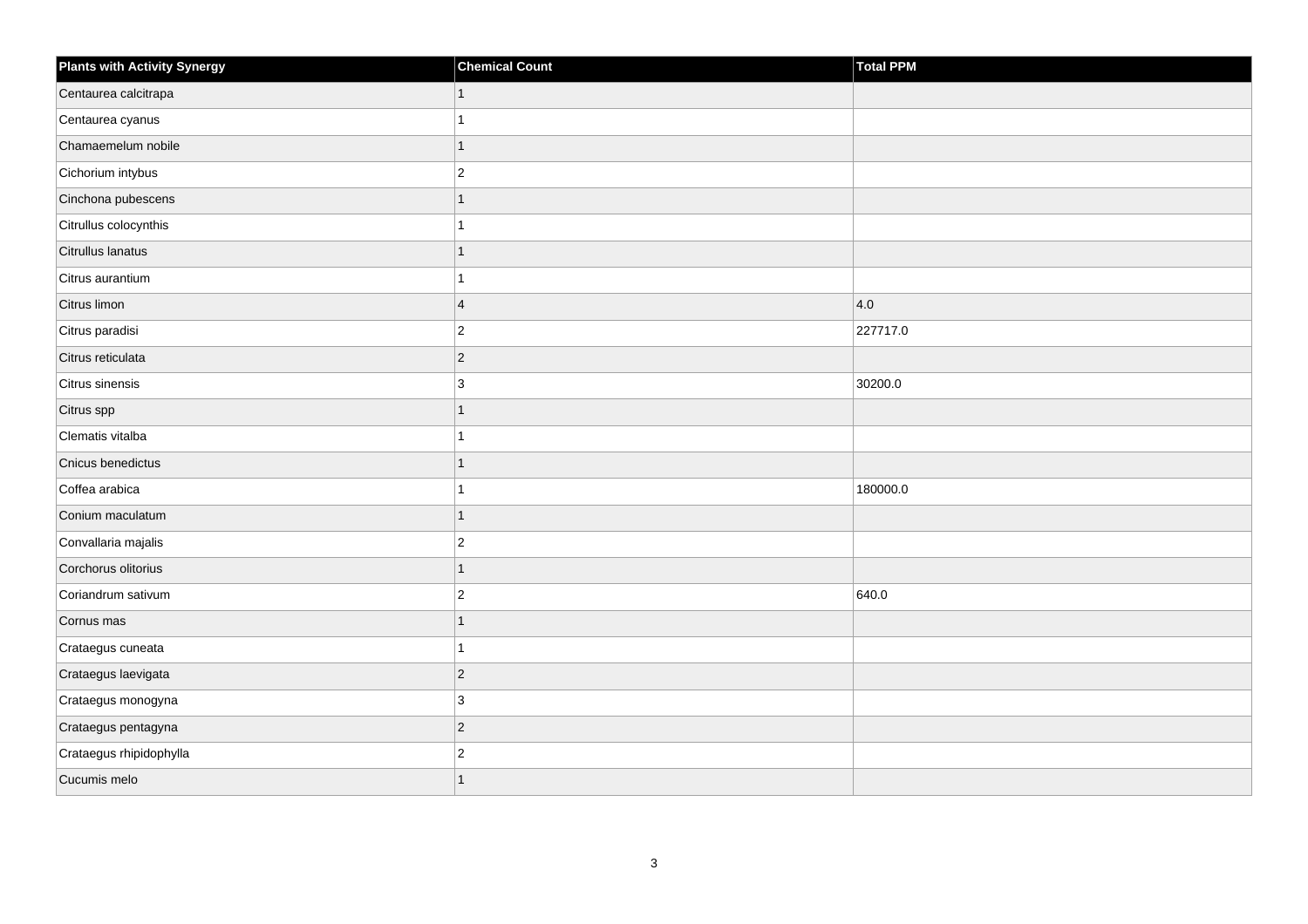| <b>Plants with Activity Synergy</b> | <b>Chemical Count</b>   | <b>Total PPM</b> |
|-------------------------------------|-------------------------|------------------|
| Cucumis sativus                     | 1                       |                  |
| Cyamopsis tetragonoloba             | $\overline{1}$          |                  |
| Cydonia oblonga                     | 1                       |                  |
| Cymbopogon citratus                 | $\mathbf{1}$            |                  |
| Cynara cardunculus                  | $\overline{\mathbf{c}}$ |                  |
| Datura stramonium                   | $\overline{c}$          |                  |
| Daucus carota                       | 1                       |                  |
| Dictamnus albus                     | $\overline{1}$          |                  |
| Digitalis purpurea                  | 1                       |                  |
| Dipsacus fullonum                   | $\overline{1}$          |                  |
| Dodonaea viscosa                    | 1                       |                  |
| Drynaria fortunei                   | $\overline{1}$          |                  |
| Echinacea angustifolia              | 1                       |                  |
| Echinacea pallida                   | $\overline{1}$          |                  |
| Echinacea purpurea                  | 1                       |                  |
| Echinacea spp                       | $\overline{c}$          |                  |
| Elaeagnus angustifolia              | 1                       |                  |
| Eleutherococcus senticosus          | $\overline{1}$          |                  |
| Ephedra nevadensis                  | $\overline{1}$          |                  |
| Equisetum arvense                   | 1                       |                  |
| Eriobotrya japonica                 | 1                       |                  |
| Erythroxylum coca                   | $\overline{c}$          | 10000.0          |
| Erythroxylum novogranatense         | 1                       | 10000.0          |
| Eschscholzia californica            | 1                       | 55000.0          |
| Eucalyptus citriodora               | $\mathbf{1}$            |                  |
| Eucalyptus globulus                 | $\mathbf{2}$            |                  |
| Eucalyptus macrorrhuncha            | 1                       |                  |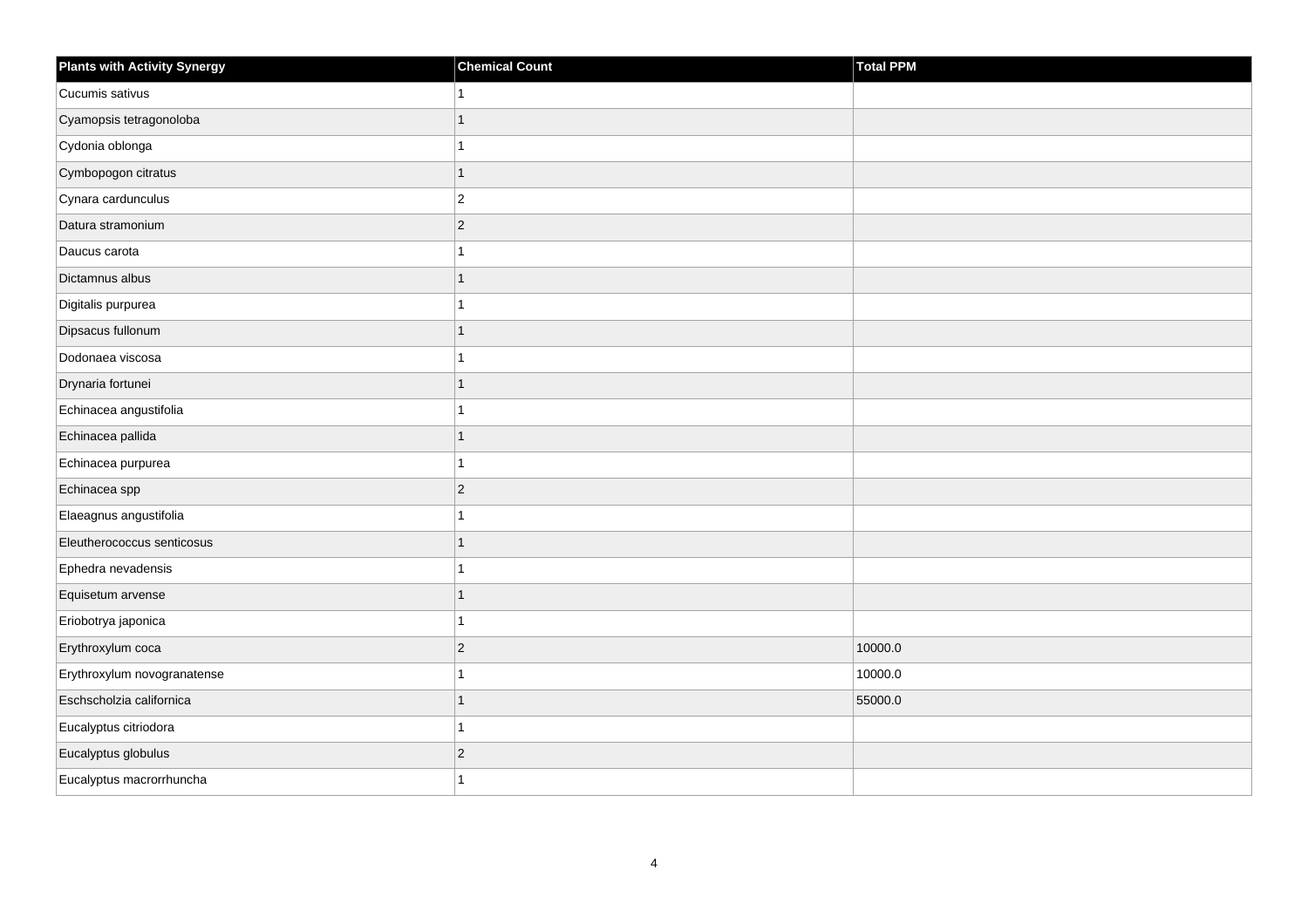| <b>Plants with Activity Synergy</b> | <b>Chemical Count</b>   | <b>Total PPM</b> |
|-------------------------------------|-------------------------|------------------|
| Eucommia ulmoides                   | $\mathbf{1}$            |                  |
| Eupatorium perfoliatum              | 1                       |                  |
| Euphorbia pulcherrima               | $\overline{1}$          |                  |
| Euphrasia officinalis               | 1                       |                  |
| Fagopyrum esculentum                | $\overline{c}$          | 468900.0         |
| Fallopia japonica                   | 1                       |                  |
| Ficus carica                        | $\overline{1}$          | 15300.0          |
| Filipendula ulmaria                 | 1                       |                  |
| Foeniculum vulgare                  | $\overline{c}$          |                  |
| Forsythia suspensa                  | 1                       | 2000.0           |
| Fragaria spp                        | $\overline{1}$          |                  |
| Galega officinalis                  | 1                       |                  |
| Ginkgo biloba                       | $\overline{1}$          |                  |
| Glechoma hederacea                  | $\overline{\mathbf{c}}$ |                  |
| Glycine max                         | $\overline{c}$          |                  |
| Glycyrrhiza uralensis               | $\overline{1}$          |                  |
| Gossypium sp                        | 1                       |                  |
| Harpagophytum procumbens            | 1                       |                  |
| Hedera helix                        | $\overline{c}$          |                  |
| Helianthus annuus                   | 1                       | 56000.0          |
| Hemidesmus indicus                  | 1                       |                  |
| Hordeum vulgare                     | $\overline{1}$          |                  |
| Houttuynia cordata                  | $\mathbf{2}$            |                  |
| Humulus lupulus                     | $\overline{2}$          | 4000.0           |
| Hydrangea arborescens               | $\overline{1}$          |                  |
| Hydrangea paniculata                |                         | 82000.0          |
| Hydrastis canadensis                | $\overline{1}$          |                  |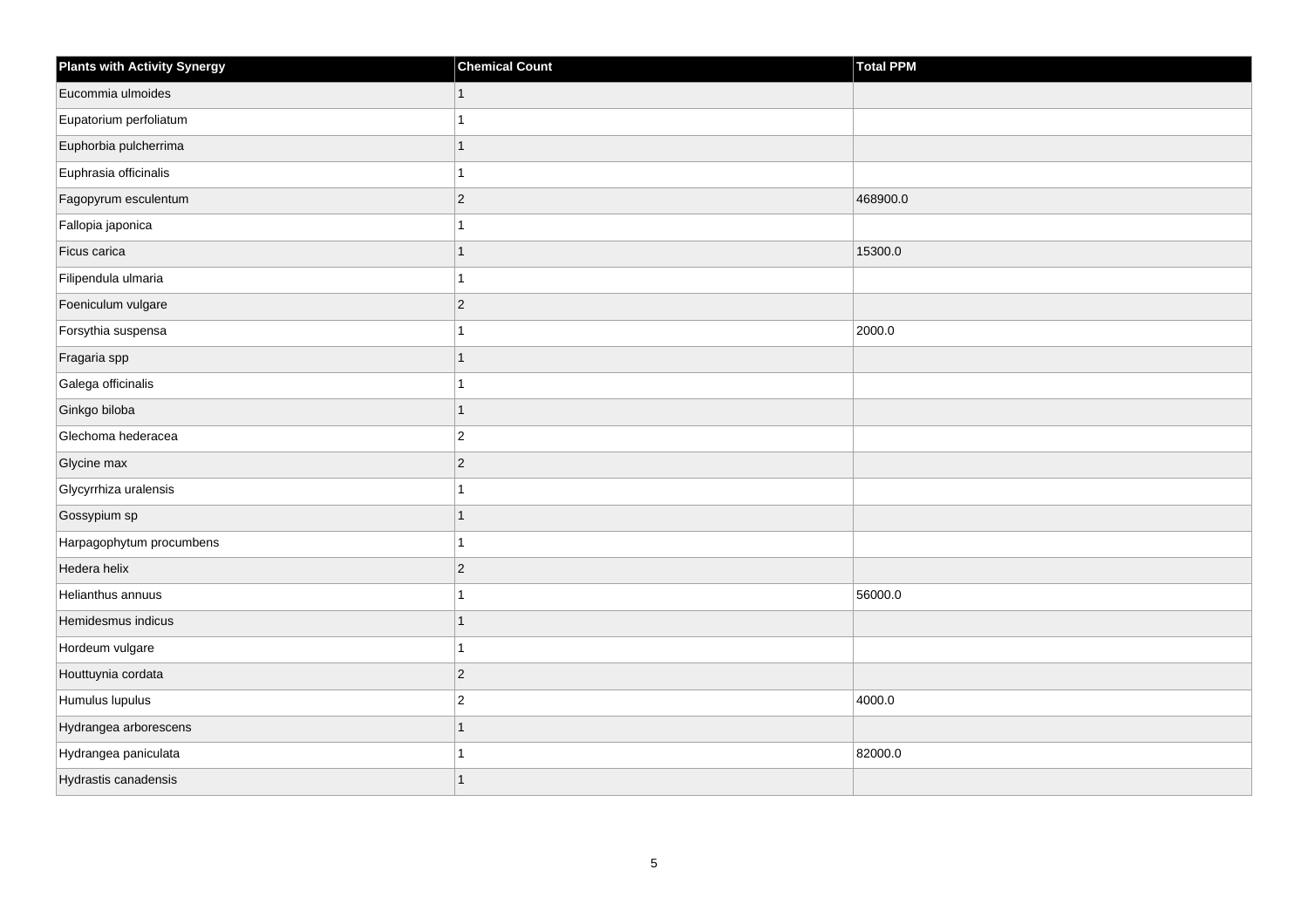| <b>Plants with Activity Synergy</b> | <b>Chemical Count</b> | Total PPM |
|-------------------------------------|-----------------------|-----------|
| Hyoscyamus niger                    | $\overline{2}$        |           |
| Hypericum perforatum                | $\overline{2}$        |           |
| Ilex paraguariensis                 | $\overline{a}$        |           |
| Illicium verum                      | 1                     |           |
| Ipomoea batatas                     |                       |           |
| Juglans regia                       | 1                     |           |
| Juniperus communis                  | $\overline{2}$        |           |
| Laurus nobilis                      | 1                     |           |
| Leonurus cardiaca                   |                       |           |
| Ligustrum lucidum                   | $\overline{1}$        |           |
| Linum usitatissimum                 | $\overline{c}$        |           |
| Lonicera japonica                   |                       |           |
| Lycium chinense                     | 1                     |           |
| Lycopersicon esculentum             | $\overline{2}$        | 48036.0   |
| Lycopus europeus                    |                       |           |
| Lycopus virginicus                  | 1                     |           |
| Lythrum salicaria                   |                       |           |
| Maclura pomifera                    |                       |           |
| Magnolia denudata                   | 1                     |           |
| Magnolia kobus                      | 1                     | 1000.0    |
| Mahonia repens                      |                       |           |
| Malus domestica                     | $\overline{c}$        |           |
| Maranta arundinacea                 |                       |           |
| Marrubium vulgare                   | $ 2\rangle$           |           |
| Matricaria recutita                 | $\overline{c}$        |           |
| Melia azedarach                     | 1                     |           |
| Melissa officinalis                 |                       |           |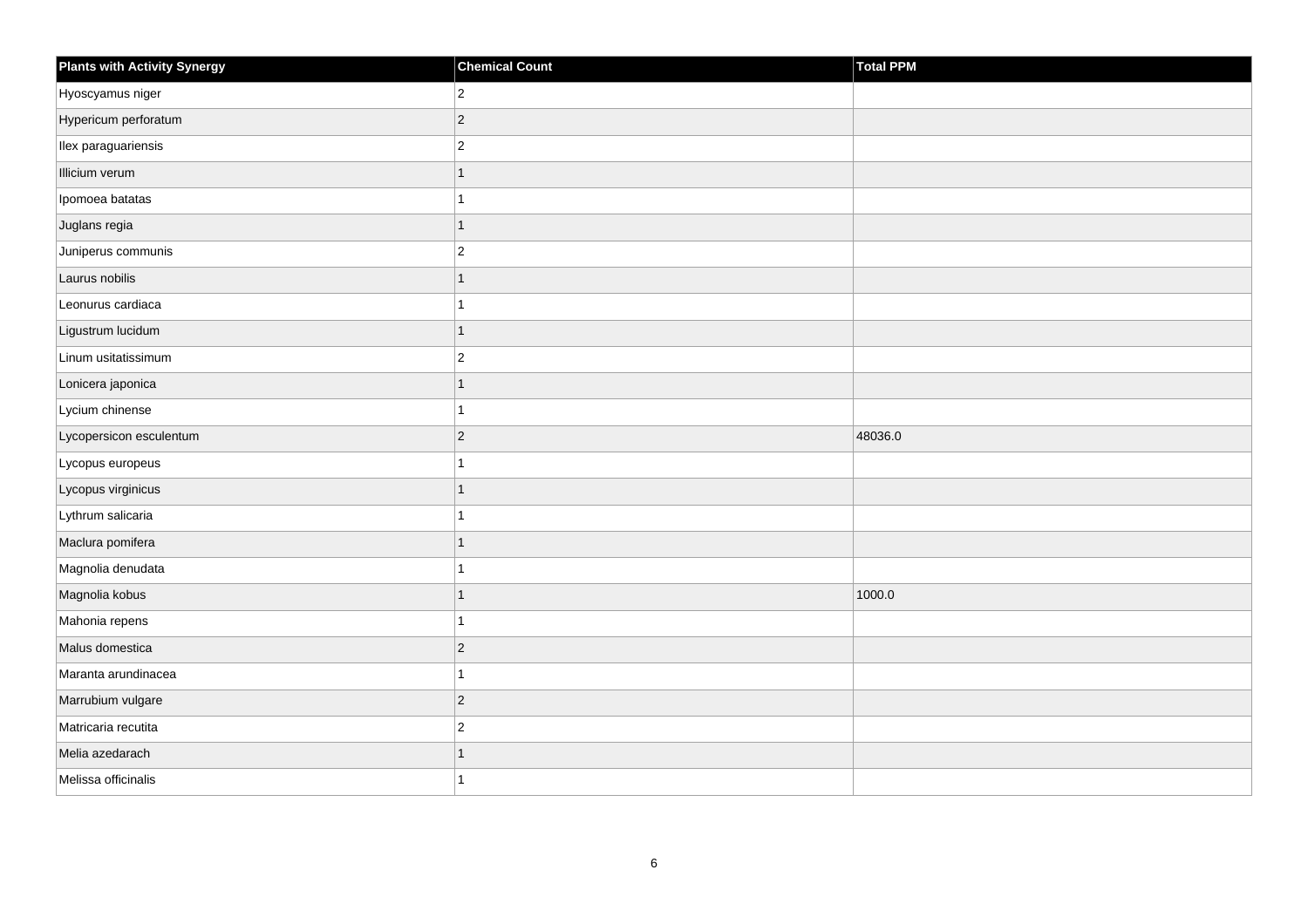| <b>Plants with Activity Synergy</b> | <b>Chemical Count</b> | <b>Total PPM</b> |
|-------------------------------------|-----------------------|------------------|
| Mentha x piperita                   | $\overline{c}$        |                  |
| Menyanthes trifoliata               | $\overline{2}$        |                  |
| Mercurialis annua                   | $\overline{1}$        |                  |
| Monarda didyma                      | 1                     |                  |
| Morinda citrifolia                  | 1                     |                  |
| Morus alba                          | $\overline{c}$        | 120000.0         |
| Musa x paradisiaca                  | $\mathbf{1}$          |                  |
| Nasturtium officinale               | 1                     |                  |
| Nelumbo nucifera                    | 1                     |                  |
| Nerium oleander                     | 1                     |                  |
| Nicotiana glauca                    | 1                     | 42000.0          |
| Nicotiana tabacum                   | $\overline{c}$        | 20000.0          |
| Nigella sativa                      | $\mathbf{1}$          |                  |
| Ocimum basilicum                    | $\overline{2}$        |                  |
| Ocimum tenuiflorum                  | $\overline{1}$        |                  |
| Olea europaea                       | 1                     |                  |
| Opuntia ficus-indica                | $\overline{1}$        |                  |
| Origanum majorana                   | $\overline{c}$        |                  |
| Origanum vulgare                    | $\overline{3}$        |                  |
| Passiflora incarnata                | $\overline{c}$        |                  |
| Pastinaca sativa                    | $\overline{1}$        |                  |
| Persea americana                    | 1                     |                  |
| Petroselinum crispum                | $\overline{c}$        | 60000.0          |
| Peucedanum ostruthium               | $\overline{1}$        |                  |
| Phaseolus aborigineus               | $\mathbf{1}$          |                  |
| Phaseolus vulgaris                  | 1                     |                  |
| Phoenix dactylifera                 | $\overline{2}$        |                  |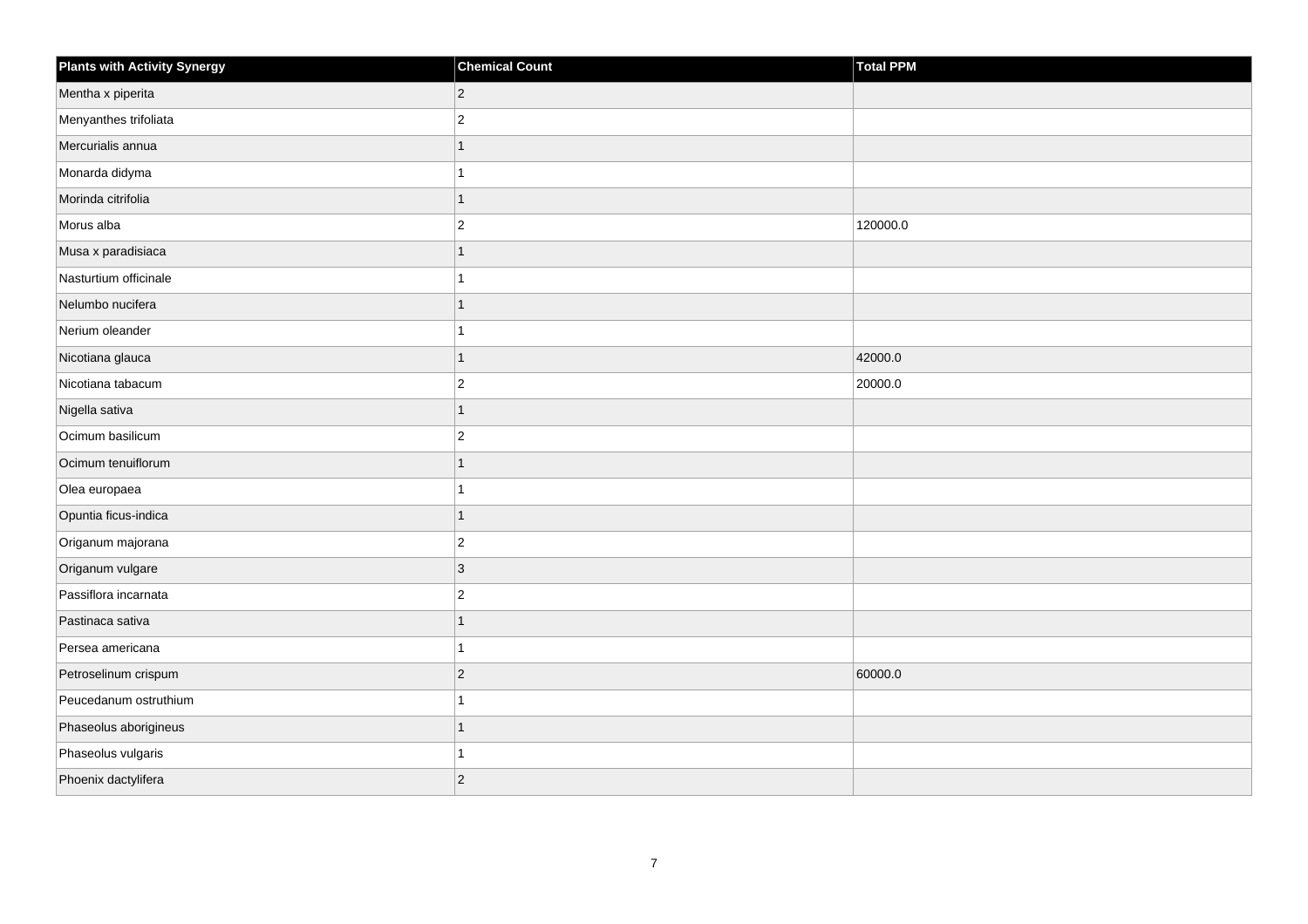| Plants with Activity Synergy | <b>Chemical Count</b> | Total PPM |
|------------------------------|-----------------------|-----------|
| Phyllanthus amarus           |                       |           |
| Phyllanthus emblica          | 1                     |           |
| Phyllanthus niruri           |                       |           |
| Physalis peruviana           | $\overline{2}$        |           |
| Pimpinella anisum            | $\overline{c}$        |           |
| Pinus sylvestris             | 1                     |           |
| Piper nigrum                 |                       |           |
| Plantago major               | 1                     |           |
| Pluchea carolinensis         |                       |           |
| Plumeria acutifolia          | 1                     |           |
| Polygonum aviculare          |                       |           |
| Polygonum hydropiper         | 1                     | 60000.0   |
| Prunella vulgaris            |                       |           |
| Prunus armeniaca             | $\overline{2}$        | 35400.0   |
| Prunus cerasus               | $\overline{c}$        |           |
| Prunus domestica             | 1                     |           |
| Prunus persica               |                       |           |
| Prunus spinosa               | 1                     |           |
| Pteridium aquilinum          |                       |           |
| Pueraria montana             | 1                     |           |
| Punica granatum              | 3                     |           |
| Rheum officinale             | 1                     |           |
| Rheum rhabarbarum            |                       | 12000.0   |
| Rhododendron ponticum        | $\overline{1}$        |           |
| Ribes nigrum                 | $\overline{2}$        |           |
| Ribes uva-crispa             | 1                     |           |
| Ricinus communis             | $\overline{c}$        | 4000.0    |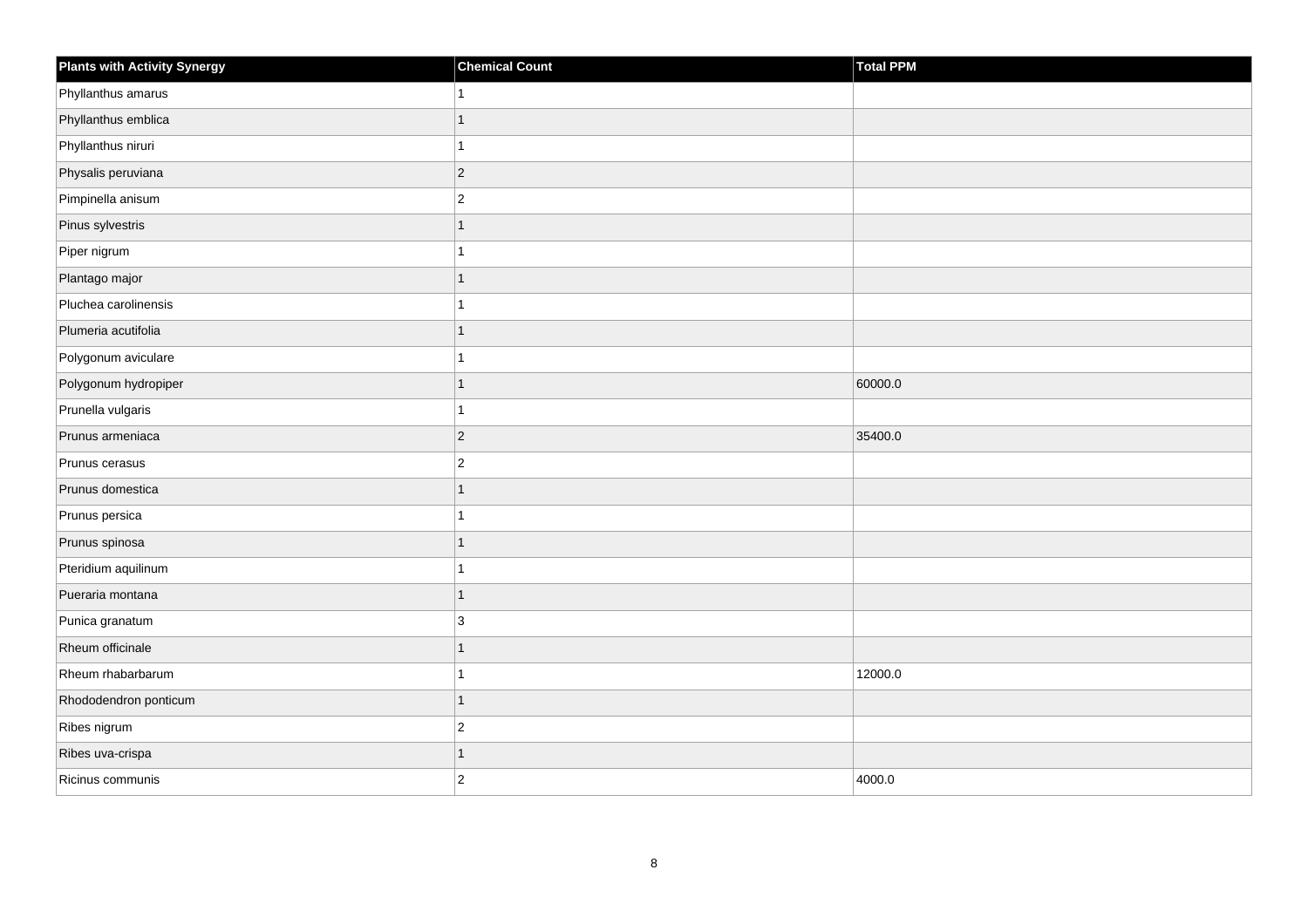| <b>Plants with Activity Synergy</b> | <b>Chemical Count</b> | <b>Total PPM</b> |
|-------------------------------------|-----------------------|------------------|
| Rosa damascena                      | $\mathbf 1$           | 30000.0          |
| Rosa multiflora                     |                       |                  |
| Rosmarinus officinalis              |                       |                  |
| Rubus fruticosus                    |                       |                  |
| Rubus idaeus                        |                       |                  |
| Rubus phoenicolasius                |                       |                  |
| Rumex acetosa                       |                       | 25600.0          |
| Rumex acetosella                    |                       | 10600.0          |
| Rumex crispus                       |                       |                  |
| Ruscus aculeatus                    |                       | 800.0            |
| Ruta graveolens                     |                       | 40000.0          |
| Salix alba                          |                       |                  |
| Salvia officinalis                  | 1                     |                  |
| Sambucus canadensis                 |                       | 73000.0          |
| Sambucus nigra                      | $ 2\rangle$           | 18400.0          |
| Sambucus simpsonii                  | 1                     |                  |
| Satureja montana                    |                       |                  |
| Scopolia carniolica                 | $\overline{2}$        |                  |
| Selenicereus grandiflorus           | 1                     |                  |
| Senna obtusifolia                   |                       |                  |
| Serenoa repens                      |                       |                  |
| Sesamum indicum                     | 1                     |                  |
| Smilax china                        |                       |                  |
| Solanum melongena                   |                       |                  |
| Solanum torvum                      | 1                     |                  |
| Solanum tuberosum                   | $\overline{c}$        | 4021.0           |
| Solidago gigantea                   |                       |                  |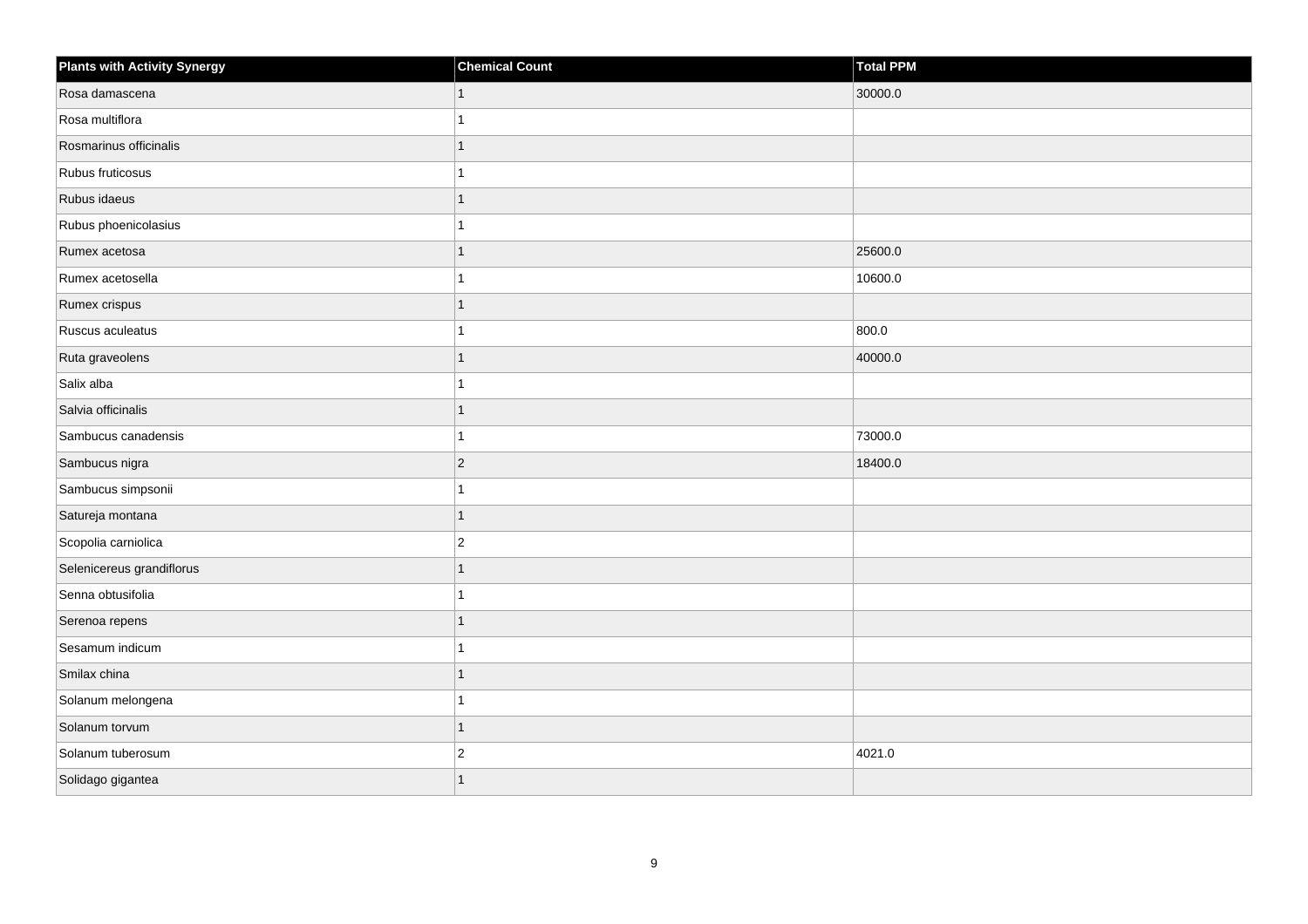| <b>Plants with Activity Synergy</b> | <b>Chemical Count</b> | <b>Total PPM</b> |
|-------------------------------------|-----------------------|------------------|
| Solidago virgaurea                  | $\overline{2}$        |                  |
| Sophora japonica                    | 1                     | 868000.0         |
| Sorbus aucubaria                    | $\overline{c}$        |                  |
| Spinacia oleracea                   | $\overline{c}$        | 340.0            |
| Stachys officinalis                 | 1                     |                  |
| Stachytarpheta jamaicensis          | $\overline{1}$        |                  |
| Stellaria media                     | 3                     |                  |
| Stevia rebaudiana                   | $\overline{1}$        |                  |
| Strychnos nux-vomica                | 1                     |                  |
| Symphytum officinale                | $\overline{1}$        |                  |
| Syringa vulgaris                    | 1                     |                  |
| Tanacetum vulgare                   | 1                     |                  |
| Taraxacum officinale                | 1                     |                  |
| Tephrosia purpurea                  | $\mathbf{1}$          |                  |
| Terminalia chebula                  |                       |                  |
| Teucrium chamaedrys                 | $\overline{1}$        | 400.0            |
| Teucrium scordium                   | $\overline{2}$        |                  |
| Teucrium scorodonia                 | $\overline{1}$        |                  |
| Theobroma cacao                     | $\overline{c}$        |                  |
| Thymus vulgaris                     | $\overline{1}$        |                  |
| Tilia sp.                           |                       |                  |
| Tragopogon porrifolius              | 1                     |                  |
| Tribulus terrestris                 | 1                     |                  |
| Trifolium pratense                  | $\mathbf{1}$          |                  |
| Trigonella foenum-graecum           | $\overline{2}$        |                  |
| Triticum aestivum                   | $\overline{1}$        | 10.0             |
| Tropaeolum majus                    | 1                     |                  |